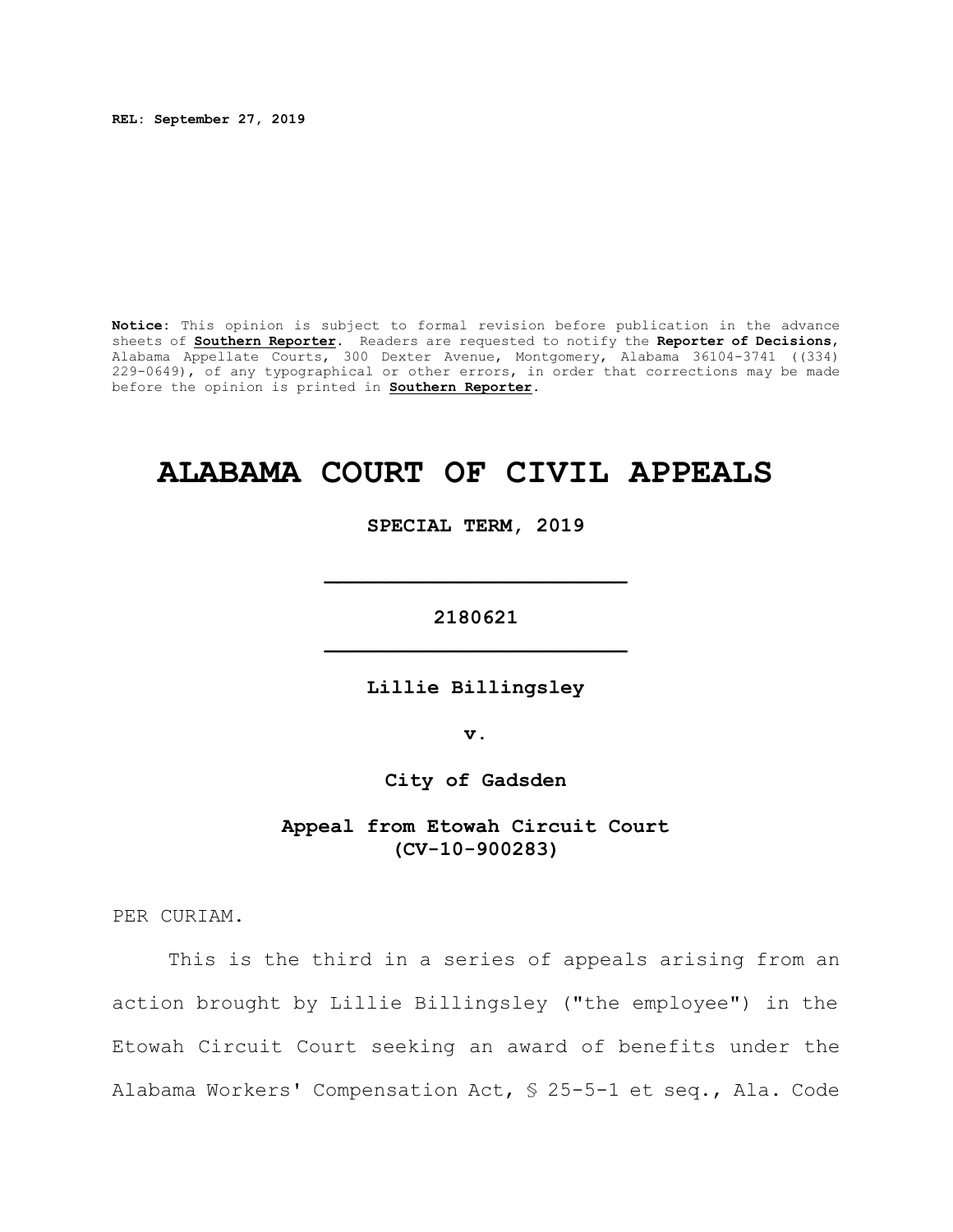1975 ("the Act"), from her employer, the City of Gadsden ("the employer"), stemming from a work-related August 2008 automobile collision. See Billingsley v. City of Gadsden, 189 So. 3d 738 (Ala. Civ. App. 2015) ("Billingsley I"), and City of Gadsden v. Billingsley, [Ms. 2170873, December 21, 2018] So. 3d (Ala. Civ. App. 2018) ("<u>Billingsley II</u>").

To briefly summarize the pertinent procedural history, in Billingsley I this court affirmed the trial court's judgment to the extent that that court had concluded that the employee had suffered a compensable injury under the Act only to her left shoulder, but this court reversed that judgment to the extent that the trial court had awarded benefits under the Act based upon a 25% physical impairment to that shoulder  $(i.e.,$ not a scheduled member under the Act), and we remanded the cause with instructions to the trial court "to determine the extent, if any, to which the employee's left-shoulder injury ha[d] affected her ability to earn income and to award the employee benefits in accordance with that determination." Billingsley I, 189 So. 3d at 746.

Notwithstanding the limited nature of this court's remand instructions, the trial court, after nearly three years had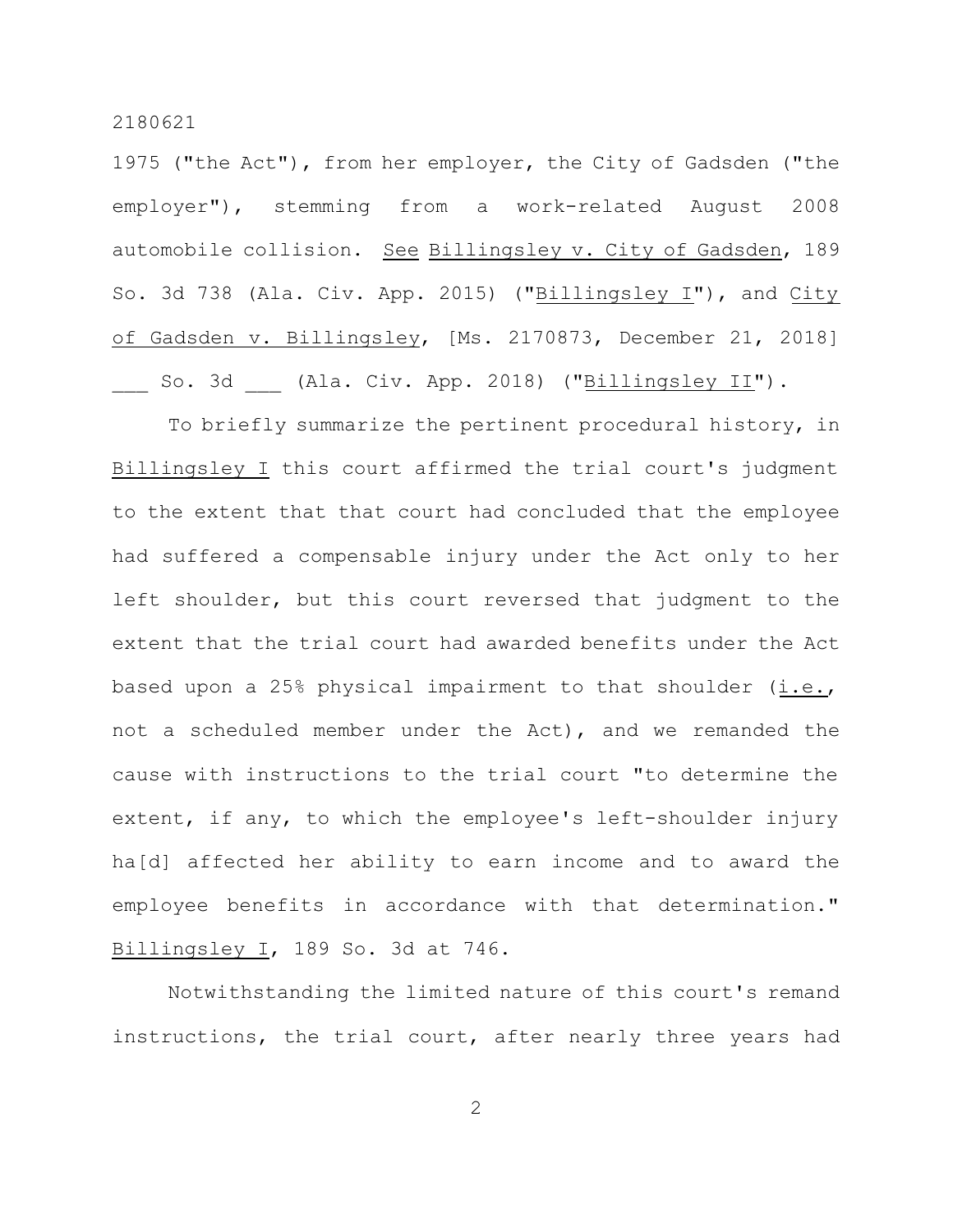elapsed since our decision in Billingsley I, entered a judgment in May 2018 purporting to find the employee 100% disabled as a result of injuries to "'her left shoulder, neck, [and] lower back' and ... 'psychological problems caused by the August 11, 2008,' collision." Billingsley II, So. 3d at . After the employer appealed from that judgment, this court reversed, directing the trial court, "based upon the existing record in the case, ... to make findings of fact and state conclusions of law, in conformity with Ala. Code 1975, § 25-5-88, and our mandate in the first appeal, regarding the employee's loss of ability to earn, if any, that has resulted solely from her left-shoulder injury." Id. at .

On remand from this court, the trial court held a status conference at which counsel for the parties appeared. It appears from the record that, at that conference, counsel for the employee acknowledged in open court that the employee had died in January 2019 from causes unrelated to her work-related accident in 2008, and counsel for the employee subsequently filed a "suggestion of death" on February 27, 2019, confirming the fact of the employee's death in January 2019. The employer moved to dismiss the employee's claim on the basis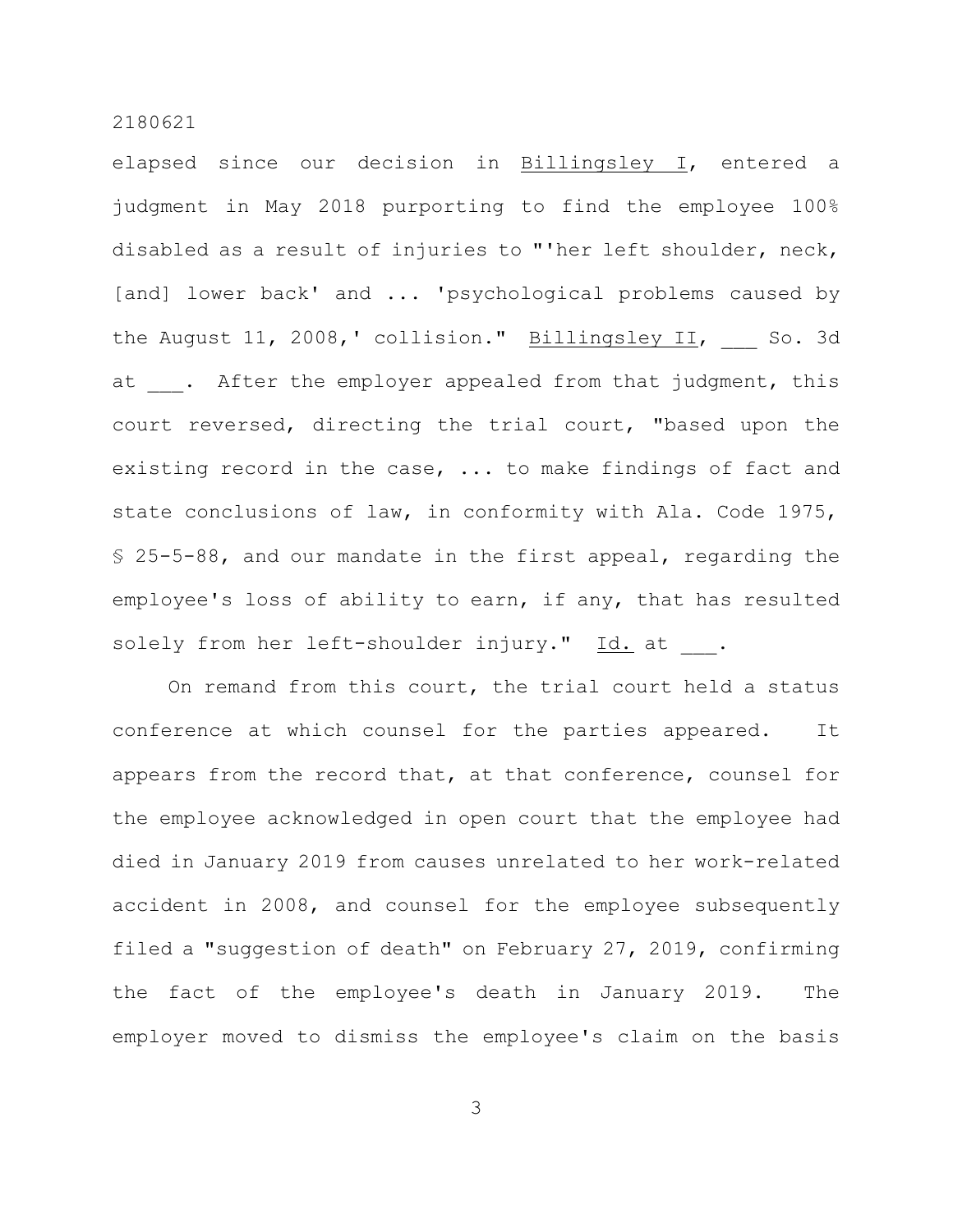that her right to receive benefits under the Act had terminated upon her death, and the trial court, treating the motion as having alternatively sought a summary judgment, granted that motion and entered a judgment in favor of the employer on March 18, 2019. Counsel for the employee then filed a postjudgment motion requesting that the trial court specify whether the March 18, 2019, judgment was a judgment of dismissal or a summary judgment, after which the trial court entered an order denying the postjudgment motion but specifying that the action had been dismissed with prejudice because, in that court's view, "a workers' compensation claim cannot survive the death of an employee unless it is a claim for death benefits related to the employment," citing Ex parte Thompson Tractor Co., 227 So. 3d 1234 (Ala. Civ. App. 2017). Counsel for the employee filed, on April 30, 2019, a notice of appeal from the judgment in the employer's favor naming the employee as the sole appellant.

In his appellate brief, counsel for the employee asserts that the trial court's judgment is contrary to the terms of the Act and amounts to an unconstitutional abridgement of the right of access to the courts under Section 13 of the Alabama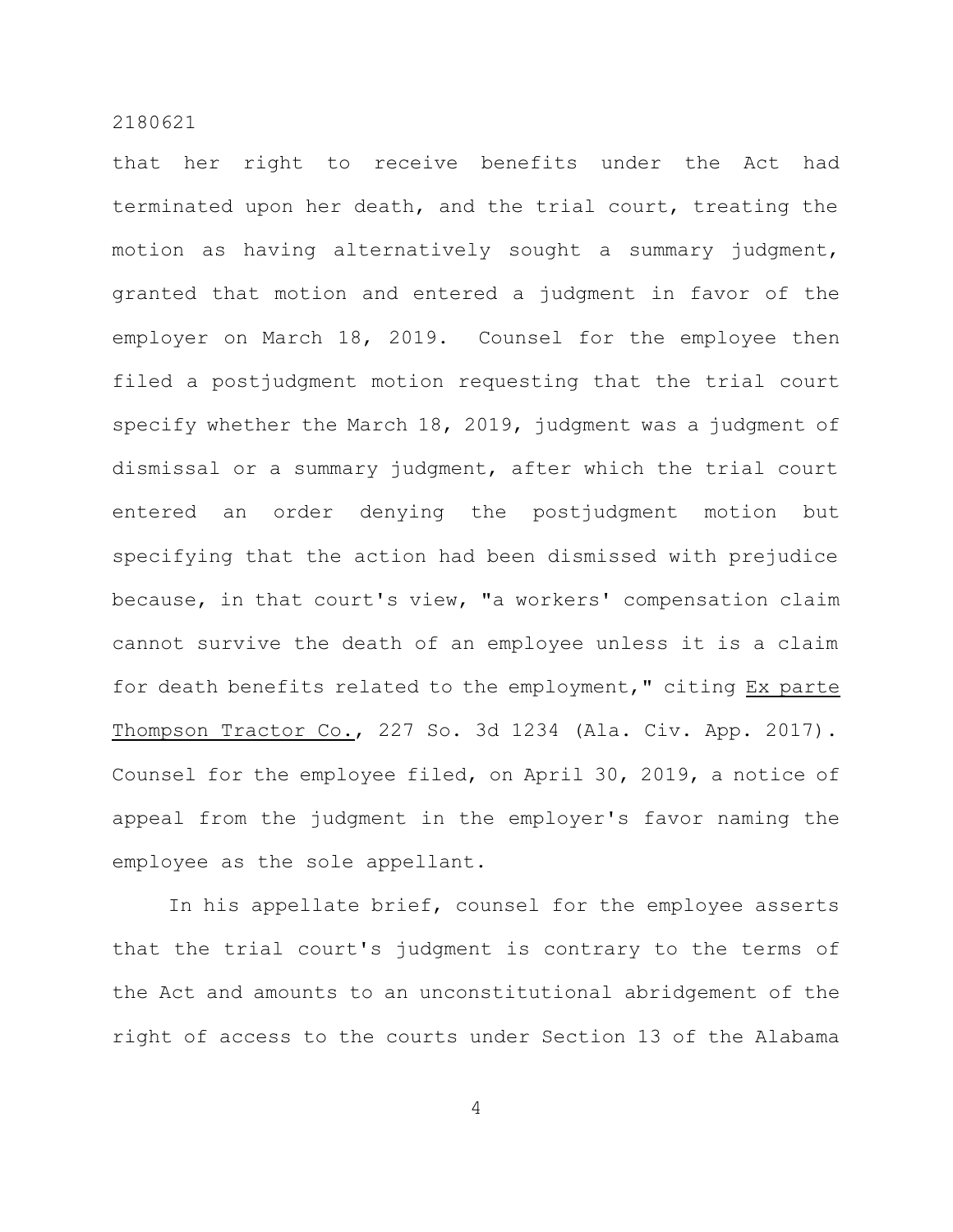Constitution of 1901. Counsel for the employer contends that the trial court's judgment is consistent with Ex parte Thompson Tractor and that any claim that a surviving spouse or dependents of the employee might bring is separate and distinct from the claim brought by the employee. We do not reach the merits of those arguments, however, because we lack appellate jurisdiction.

In McRae v. Johnson, 845 So. 2d 784 (Ala. 2002), an attorney who had appeared in a civil action on behalf of a party who had died in November 2000 filed, ostensibly on behalf of that deceased party, a notice of appeal in January 2002 from an order vacating a judgment previously entered in that action. That appeal was dismissed ex mero motu by our supreme court as a nullity on the basis that "the appellant was deceased when the notice of appeal was filed" and thus that the notice had "fail[ed] to invoke the appellate jurisdiction of [that court]." McRae, 845 So. 2d at 785. Our supreme court reasoned in that case that, generally speaking, "'"an attorney's authority to act on behalf of a client ceases on the death of that client,"'" id. (quoting Estate of Jones v. State Farm Mut. Auto. Ins. Co., 829 So. 2d 170, 171 (Ala.